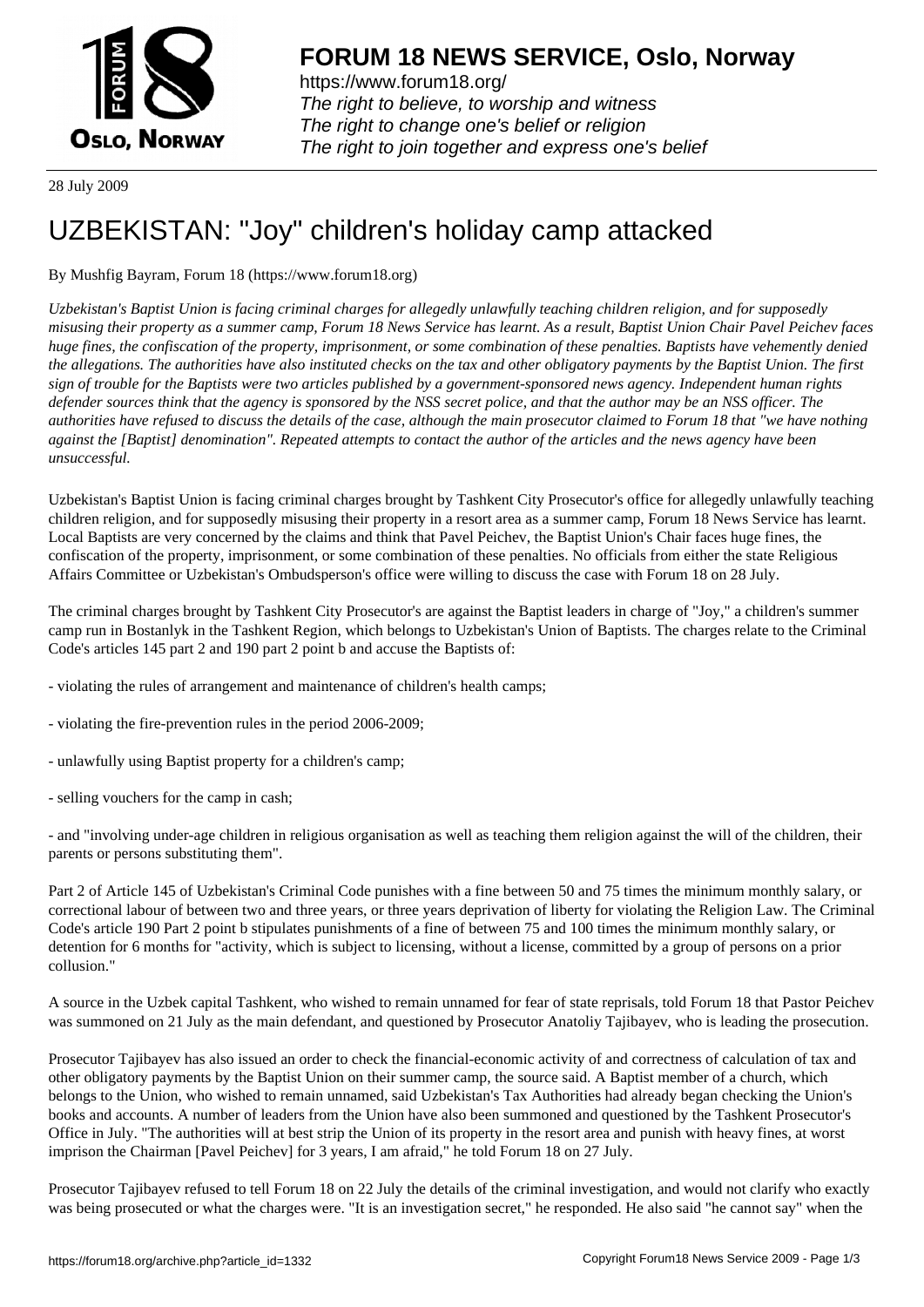The Ombudsperson's Office told Forum 18 that neither Sayora Rashidova nor any of her assistants were available to talk about the case. Similarly, Artyk Yusupov, the Chair of the state Religious Affairs Office, was not available to talk. Begzod Kodyrov, a leading specialist at the Committee told Forum 18, "We have already told you that we will not talk to you a hundred times."

The first sign of trouble for the Baptists were two articles, with the same title "Grievous and Criminal Acts of 'Joy'," published on the government-sponsored Gorizont.uz news agency. The last article was on 21 July and both articles attacked the Union of Baptists of Uzbekistan for holding children's summer camps. The author makes a number of allegations which Baptists categorically deny.

Independent human rights defender sources in Uzbekistan, who wish to remain anonymous, have told Forum 18 that the Gorizont agency is sponsored by the National Security Service (NSS) secret police. The NSS maintains very close surveillance of religious communities (see F18News 5 September 2007 http://www.forum18.org/Archive.php?article\_id=1014).

Azamat Karimov, the author of the article, depicts the alleged experience at the Baptist camp of Askar, a fifth grade pupil of Secondary School No. 210. Karimov claims that although "good people" offered Askar's mother a voucher at "a symbolic price of 7,000 Soms" [29 Norwegian Kroner, 3 Euros, or 5 US Dollars] for her son to attend "Joy," the end result of it was that parents of Askar have been in "shock ever since." After the camp Askar is claimed to have "dramatically changed, became serious, taciturn, and a little absent-minded, and stopped associating with friends (..) Not only that, but also he began to say that he is sinful, that his parents are not living according to God's laws, and that their way is leading them to hell," Karimov claims.

Independent human rights defender sources in Uzbekistan have told Forum 18 that "Azamat Karimov" may well be an NSS secret police officer, using another name.

The article claims children are given Bible lessons at the camp. "Children attend religious meetings every evening. They study various Protestant books. They ask Jesus for forgiveness of their so-called sins. Children become psychologically traumatized in the camp." The author claims that parents who send their children to "Joy" do not know that it is a Baptist camp.

The author also claims that in addition to the "psychological trauma" that Askar suffered at the camp, he also had to live in "brutal conditions." It claims that sanitary-hygiene or fire-prevention rules are non-existent in the camp, and children are underfed. The author also claims to have been told by a Baptist leader, whose name he does not give, that Pastor Pitirimov "received 18,000 US Dollars [27,000,000 Uzbek Soms, 110,700 Norwegian Kroner, or 12,610 Euros] for the camp from foreign sponsors, and more contributions were supposed to be made."

Karimov says in the article that he could not enter the camping area for an interview earlier, but he "happened" to be there while on 26 June a State Commission was holding a "surprise check-up" on the activity of the camp. "How could Pitirimov hold the camp in such conditions when he had received so much finance," asks the author. A state inspection had earlier concluded that "the resort area is not fit for children to rest," he reports, "because of which all activity in the resort area was suspended." "But apparently Mr Dmitri Pitirimov is neither afraid of the authorities, nor the devil, nor God. Despite the suspension, a new group of children had come there to rest, when the authorities decided to do the surprise check-up. The fact is that Pitirimov has totally ignored the official demands."

The author then concludes that "in Uzbekistan, optimal conditions have been created for representatives of various faiths, who live in peace and accord. However, the concept of freedom does not mean that a 'paradise' will be created here [Uzbekistan] for all kinds of missionaries, no matter what they propagate, protestant or other teachings, who draw the youth of this country into their ranks by deceitful ways. Parents also need to be vigilant so their children do not fall under the influence of such missionaries."

Pastor Pitirimov told Forum 18 on 26 July that he was indeed in charge of the camp and was aware of the article. However, he did not know the author. "I or no one else from the Union has ever been interviewed by anyone named Karimov," he stressed. But he remembered that "someone" was actively taking pictures during the "surprise check-up" on 26 June.

Pitirimov categorically denied the allegations in the article. "I have not received any very large contributions for the camp let alone such a huge amount of money," he stated. "We are taking excellent care of children in our camp, and follow all the sanitary-hygiene rules."

However, he confirmed that there was a state inspection earlier in May, which had indicated to him a few shortcomings in the area of fire-prevention. "We had gathered some volunteers from among some young adults to help us to correct that on 26 June, when the authorities paid us a surprise visit." he said, "At that time not everything which needed to be corrected was ready," Pitirimov added.

Pitirimov categorically stated that: "All the parents whose children attend our summer camp know that we are Baptists, and they sign an agreement with us to allow their children to be taught at our camp." Pitirimov said that usually the children of Baptist church members are the children who attend the camp. "In the case of the boy mentioned in the article, his mother has not become a member but attends our church, and knows very well who we are and what we believe."